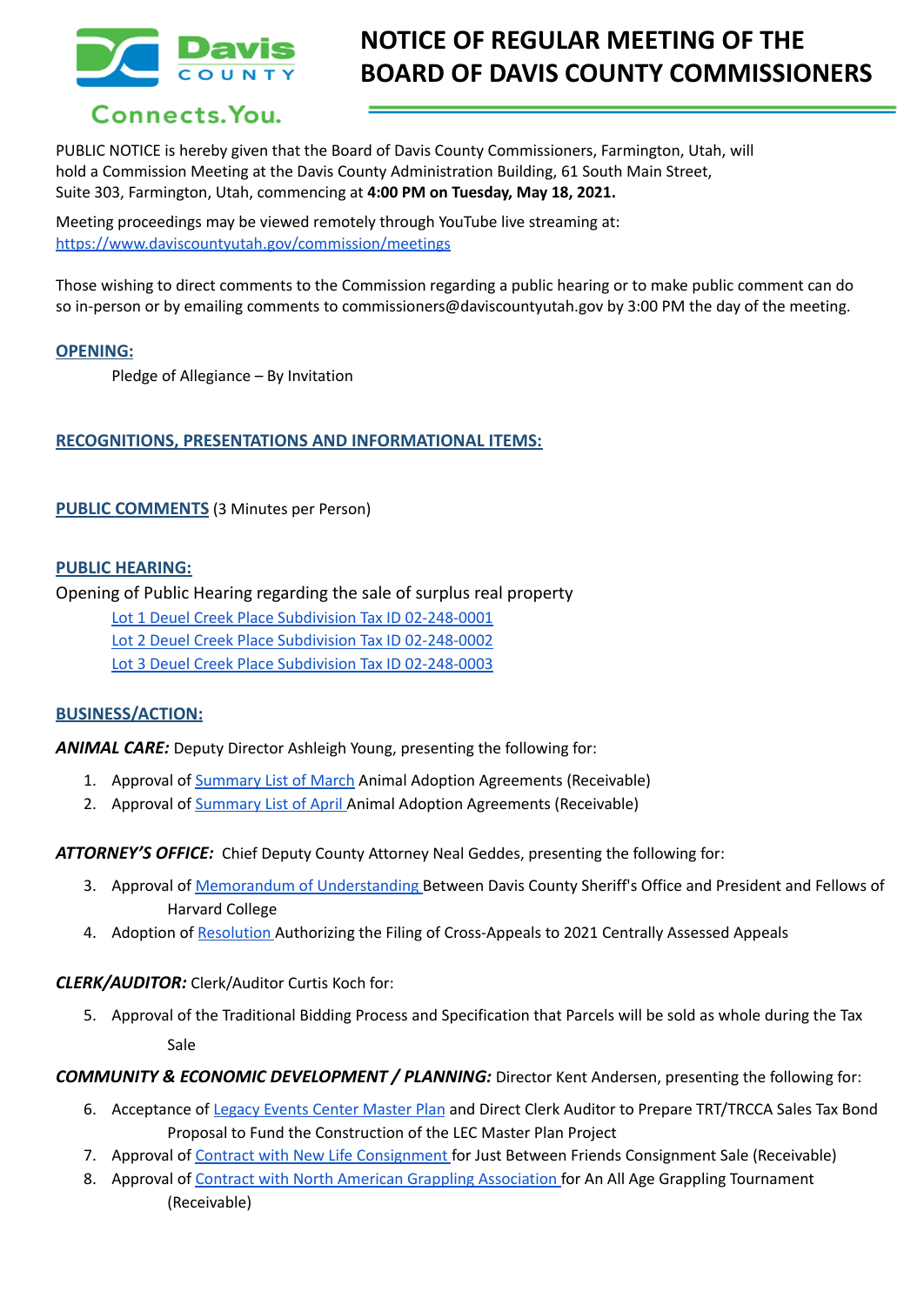- 9. Approval of Contract with Rocky [Mountain](https://drive.google.com/file/d/1SbiIm0Ox1dph_CWc-ttwubMJJYK59UAp/view?usp=drivesdk) National Events for New Youth Regional Wrestling Tournament (Receivable)
- 10. Approval of Contract with SnowBasin Sports Education [Foundation](https://drive.google.com/file/d/1ABbJFXwUhqfWMRmyahMxb5pgZQZDQJBZ/view?usp=drivesdk) for Snowbasin's Ski Swap Annual Fundraising Event (Receivable)
- 11. Approval of Ground Lease with Utah State [University](https://drive.google.com/file/d/1rvqwU4mZL37cC6YdYbtRgNiCTfTsJlQo/view?usp=drivesdk) for the Proposed Agricultural Heritage Center in Kaysville
- 12. Approval of Lease and [Management](https://drive.google.com/file/d/1bPXg_9kLg-bU_yEBE60zIqrogh-SiYM7/view?usp=drivesdk) Agreement for the Agricultural Heritage Center in Kaysville (Payable)
- 13. Ratification of US [Department](https://drive.google.com/file/d/14gJCIVepvc3EABXA1AcQZQOpmqg0TjAd/view?usp=drivesdk) of the Treasury Emergency Rental Assistance Program Funds

*FACILITIES:* Director Lane Rose, presenting the following for:

14. Approval of Contract with Western [Technologies](https://drive.google.com/file/d/1mp4F94QrrmW6tDbJlDn5kxpVa7KUY1AD/view?usp=drivesdk) Inc. for Geotechnical Testing Services for the Proposed Agricultural Heritage Center in Kaysville (Payable)

*HEALTH:* Commissioner Kamalu, presenting the following for:

- 15. Approval of **[Agreement](https://drive.google.com/file/d/1lpH06eFWjkxY00uLW_o3SvZLqNLlF59k/view?usp=drivesdk) with AAA Food Handler** as a Utah State Approved Vendor for Food Handler Training (Receivable)
- 16. Approval of [Amendment](https://drive.google.com/file/d/1OH5FIH4WGBnMKP9By3MmxxWGnU-B4se0/view?usp=drivesdk) to Contract with SWCA adding Section 17 (Payable)
- 17. Approval of [Amendment](https://drive.google.com/file/d/1Ceq3SzeGS1MTq6vZn2NqzBQbWPzpUg9Y/view?usp=drivesdk) with Utah Dept. of Health Arthritis contract adding funding and replacing Attachment A (Receivable)
- 18. Approval of [Amendment](https://drive.google.com/file/d/1sTZObClJX8v9XICXH1nW_J_soa2AetY8/view?usp=drivesdk) with Utah Dept. of Health EPICC replacing Attachment A updating the award number, annual dates, and Activities for the 1815 Grant (Receivable)
- 19. Approval of [Agreement](https://drive.google.com/file/d/1i6cARw9GzBfRdhvrfDhpK-dNZoUn6jaN/view?usp=drivesdk) with Utah Dept.of Health for CHEC (Receivable)
- 20. Approval of Agreement with Drug Safe Utah [Educational](https://drive.google.com/file/d/1vf8N2dMJPSEbGWJpbfRq3iDzTl0OztA0/view?usp=drivesdk) Inc. for E-Cig and drug prevention program (Pass Through)
- 21. Approval of [Agreement](https://drive.google.com/file/d/1rm6euZutDOiZuKU4JEZ4rPtUzYfB45Xf/view?usp=drivesdk) with Utah Dept. of Health for FFP Targeted Case Management (Receivable)
- 22. Approval of Senior [Services](https://drive.google.com/file/d/1fkL4qTyeKV_Muk-SM3ot6oVuHk3LJZ-V/view?usp=drivesdk) Division year three of the four year aging area plan, July 1, 2021 June 30, 2022

## *HUMAN RESOURCES:* Director Chris Bone, presenting the following for:

- 23. Approval of Agreement with Utah Dept. of Public Safety, Bureau of Criminal [Identification](https://drive.google.com/file/d/14X0PxzSiiRrfYdRxcT4zwseJDmZeq9Rb/view?usp=drivesdk) (BCI) for access to BCI database for Pretrial Services
- 24. Approval of [Agreement](https://drive.google.com/file/d/1tiRfiCClohkNR9htv0gTp0AXqvp3Eya2/view?usp=drivesdk) with GBS Benefit, Inc for Consultant and Advisory Services (Payable)

## *SHERIFF'S OFFICE:* Chief Deputy Susan Poulsen, presenting the following for:

- 25. Approval of Memo of [Understanding](https://drive.google.com/file/d/16rN7EDCgEYN8OG-adZ9KyupOW7H68u3v/view?usp=drivesdk) with The Bureau of Alcohol, Tobacco, Firearms and Explosives (ATF) to provide an investigator to the Task Force
- 26. Approval of Training [reimbursement](https://drive.google.com/file/d/189fFDdAVYgd2ANOGyHGzHDgoJkpsxRoV/view?usp=drivesdk) agreement with Kathryn Paige Young for Special Functions and Basic Corrections training (Receivable)
- 27. Approval of Replacing previously approved [agreement](https://drive.google.com/file/d/1JzY00wrhHPdy_BJybdvJOiD_6o8hSsXo/view?usp=drivesdk) 2021-077 with Open Doors (Payable)

## **BOARD OF EQUALIZATION**

Property Tax Register

## **CONSENT ITEM:**

Commission Meeting Minutes: April 20, [2021](https://drive.google.com/file/d/1GexJ0Twh6Imewp_YGFic1J5gfuq2moMh/view?usp=sharing)